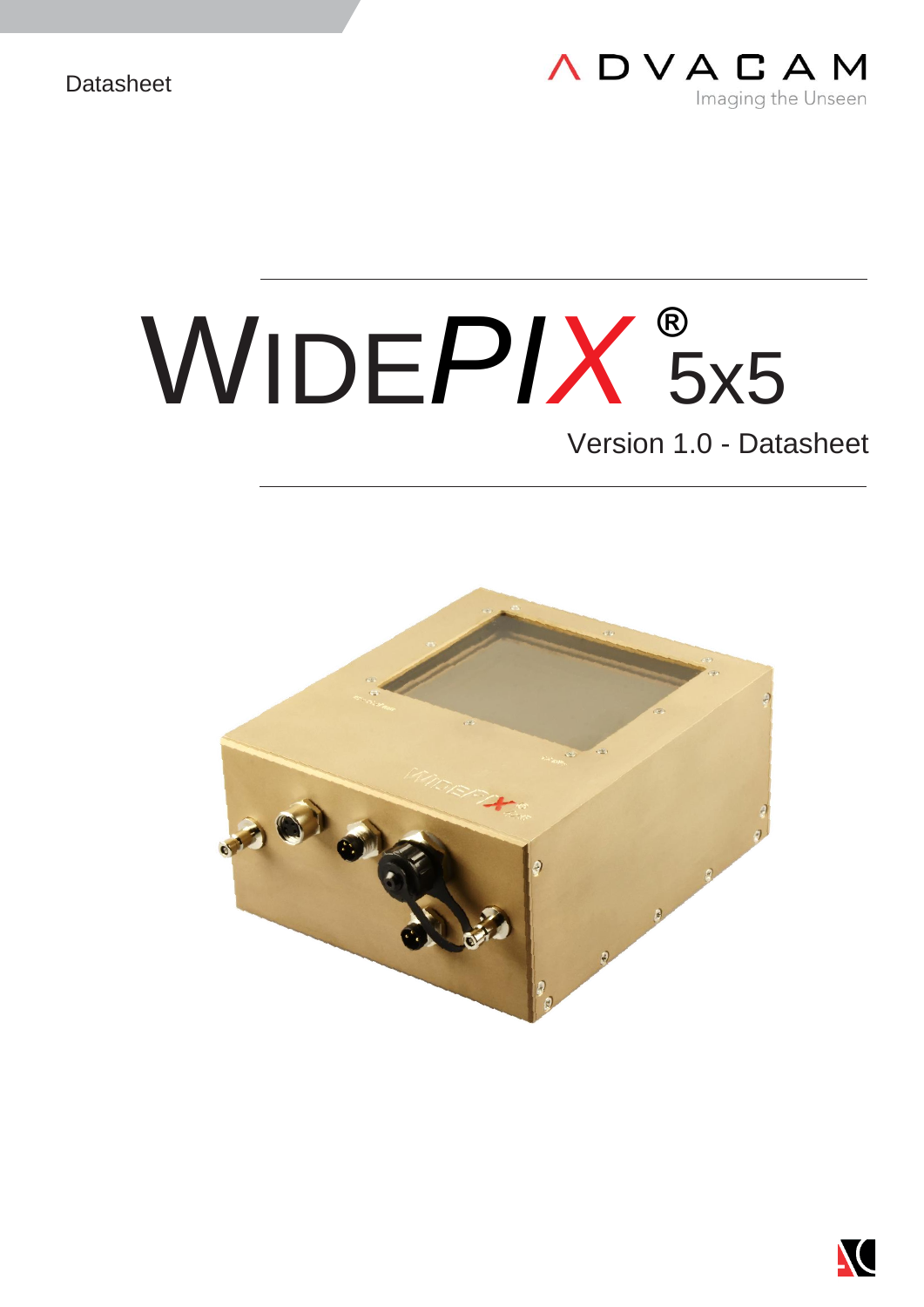#### Datasheet | Device





The large area imaging detector **WIDE***PIX* **5x5** with resolution of 1280 x 1280 pixels i.e. 1.63Mpixels and continuously sensitive surface is composed of a row of detector tiles. Each tile consists of a single Timepix hybrid detector (256 x 256 pixels) with an edgeless silicon or CdTe sensor. Thus, the whole area of the WIDEPIX5x5 device is fully sensitive without insensitive gaps. Each pixel has integrated digital counter that counts number of particles e.g. X-ray photons. The particle counting principle assures a noiseless detection with no additional noise due to image integration or readout. The noiseless detection allows getting Xray images with very high contrast and broad dynamic range. Therefore, even structure of low attenuating objects, such as plastic or soft tissue, is imaged with a high contrast.

**ADVACAM** 

Imaging the Unseen

The Timepix technology allows setting of energy discrimination threshold. This feature allows obtaining multi-energy-channel "color" radiographs where different materials are identified and imaged in colors (similar to color photography). The minimum energy threshold is typically better than 5 keV.

The intrinsic spatial resolution of the camera is defined by the pixel size, which is 55 µm. The pixels situated on the border of tiles are 2.5 times larger in one direction. The corner pixels of tiles are 2.5 times larger in both directions.

The camera is connected to the controlling computer via USB 2.0 cable. The readout time is 200 ms per frame resulting in maximum speed of 5 frames per second.

#### Main Features:

- Readout chip type................................... Timepix
- Sensor material…………………………....300, 500 µm thick Si or 1000 µm thick CdTe
- Pixel size ..................................................55 x 55 μm
- Sensor resolution.....................................1280 x 1280 pixels
- Dynamic range in one frame ....................11 810<sup>1</sup>
- Interface....................................................USB 2.0
- Maximum frame rate……..........................5 fps
- Dimensions ...............................................130 x 103 x 54 mm
- Weight ......................................................3300 g
- Dark Current………………………………...none

<sup>1</sup>A final picture can be created as a sum of individual images. Therefore, the dynamic range is limited only by the measurement time.

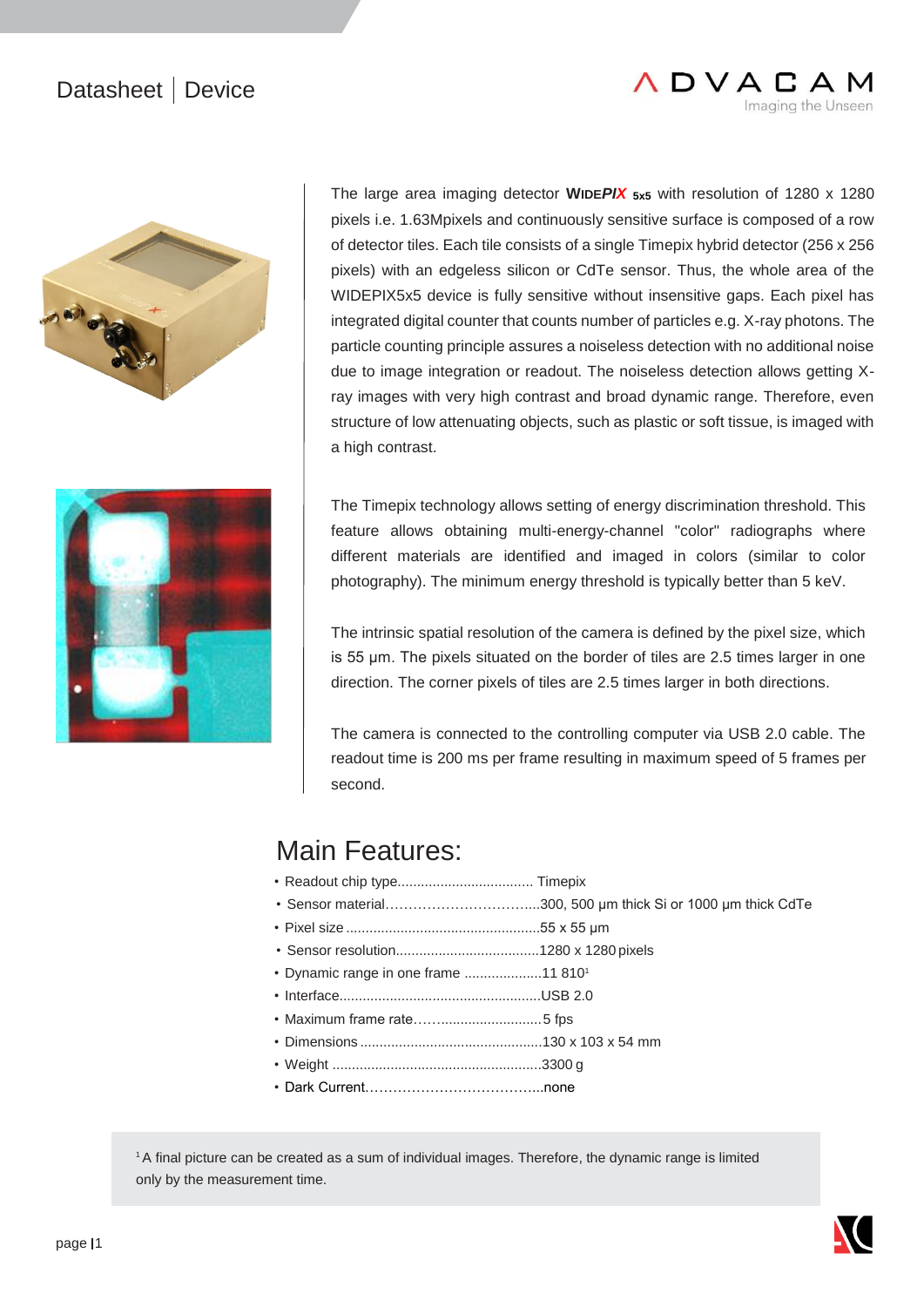



#### Device Parameters

Operating Conditions

| Symbol | Parameter                 | Min | <b>Typ</b>       | <b>Max</b> | Units   | Comment            |
|--------|---------------------------|-----|------------------|------------|---------|--------------------|
| ТA     | Ambient Temperature Range |     | 30               | 40         | $\circ$ | Max with heat sink |
| $\Phi$ | Humidity                  |     |                  | 60         | $\%$    | Not condensing     |
|        | <b>IP Code</b>            |     | IP <sub>50</sub> |            |         |                    |

#### Family Parameters

 $T_A = 25^{\circ}$ C, USB voltage  $V_{CC} = 24V$ 

| Symbol                | Parameter                              | WidePIX 5x5 | <b>Units</b> | Comment     |
|-----------------------|----------------------------------------|-------------|--------------|-------------|
| <b>V<sub>cc</sub></b> | <b>Supply Voltage</b>                  | 20/24/26    | ν            | Min/Typ/Max |
| $_{\rm lcc}$          | Supply Current (V <sub>CC</sub> = 24V) | 1000        | mA           | Тур         |
| P                     | <b>Power Dissipation</b>               | 26          | W            | Max         |
|                       | <b>Sensitive Area</b>                  | 71.5 X 71.5 | mm           |             |
|                       | <b>Detector Resolution</b>             | 1280 x 1280 | Pixels       |             |
|                       | <b>Frame Rate</b>                      | 5           | fps          |             |
|                       | <b>Readout Time</b>                    | 200         | ms           |             |
|                       | Weight                                 | 3300        | g            |             |

#### Sensor parameters

 $T_A$  = 25°C

| Symbol | Parameter                              | Si        |     |          | CdTe   | <b>Units</b> | Comment         |
|--------|----------------------------------------|-----------|-----|----------|--------|--------------|-----------------|
|        | <b>Thickness</b>                       | 100       | 300 | 1000     | 1000   | μm           |                 |
|        | Bias Voltage                           | 50        | 200 | 500      | $-500$ |              | Max             |
|        | Calibrated in X-ray Energy Range       | ves       | ves | ves      | ves    | keV          | See chart below |
|        | Energy resolution ( $\sigma$ @ 23 keV) | 0.5       |     | 1.1      | keV    |              |                 |
|        | Detectable energy range                | $5$ to 60 |     | 5 to 600 | keV    |              |                 |



X-ray attenuation in Silicon and CdTe

+1 mm of Silicon<br>+1 mm of CdTe

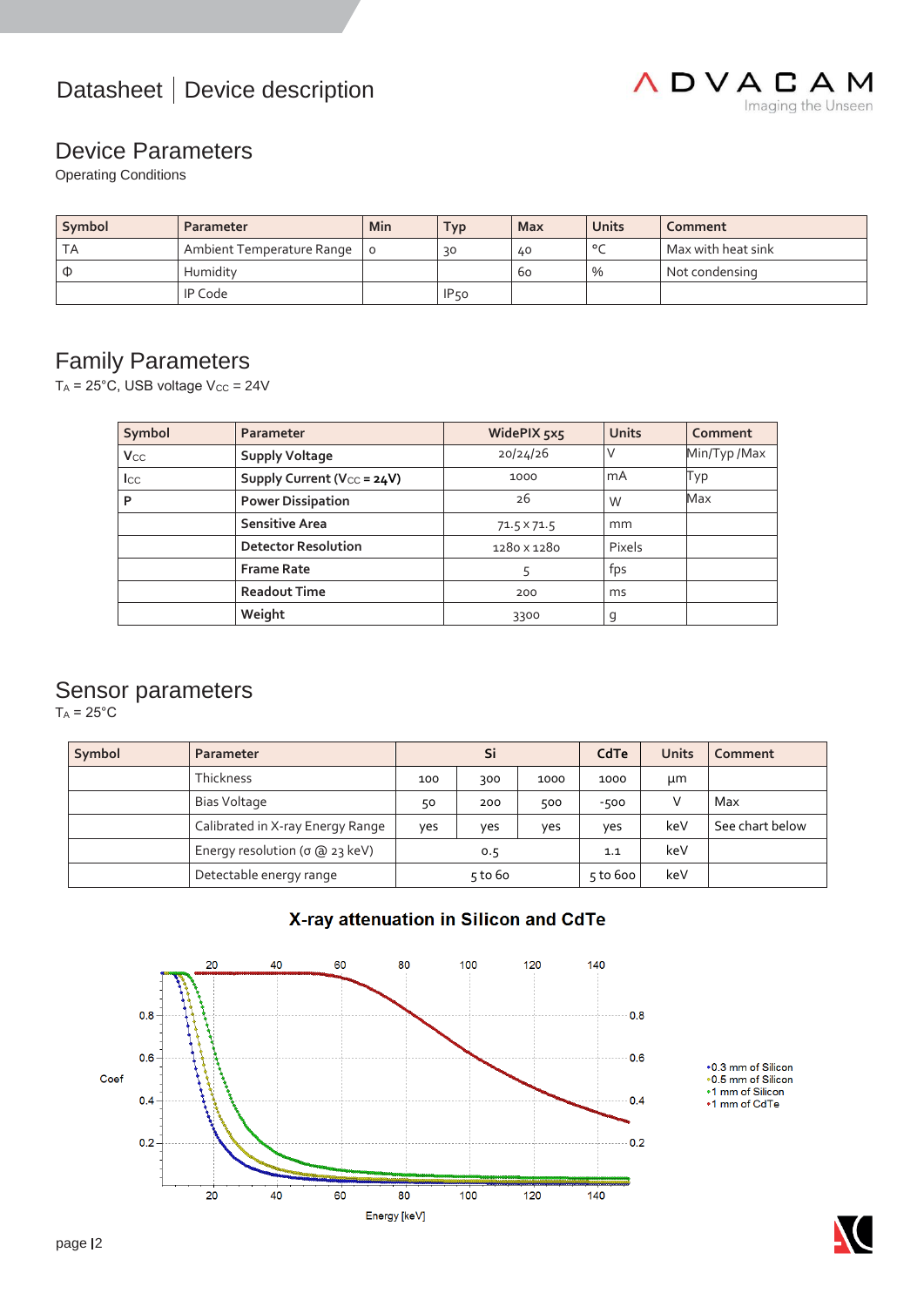## Device Description



## **+24VDC connector**

Main power supply (via standard M8 connector with 3 female contacts). Connect after plugging USB connector.

#### **USB connector**

USB type mini B, Standard USB 2.0 Hi-Speed, In IP68 protection.

## **Synchronization interface**

Connector Two 4-pin M8 connectors (female for outputs and male for input) serve as synchronization interface, allowing to synchronize **WIDE***PIX***5x5** detector with external processes. Four signals are available:

- Ready in measurement is not possible, when signal at logical zero
- Trigger in logical zero starts shutter (measurement)
- Ready out logical one if device is ready to for new shutter
- Trigger out mirrors shutter (logical zero when shutter is active)

All signals are TTL compatible and 5V tolerant. For detailed description see **Synchronization Guide**.

| <b>Sync. Outputs</b> |             | Sync. Inputs   |             |  |
|----------------------|-------------|----------------|-------------|--|
| (M8-4 Female)        |             | (M8-4 Male)    |             |  |
| Pin                  | Signal      | Pin            | Signal      |  |
| 1                    | Gnd         | 1              | Gnd         |  |
| $\overline{2}$       | Ready out   | $\overline{2}$ | Ready out   |  |
| ٦                    | Trigger out | ٦              | Trigger out |  |
|                      | Reserved    | 4              | Reserved    |  |

## **Water cooling interface**

It is mandatory to cool down detector when in operation. **WIDE***PIX***5x5** uses water connectors that allow for quick disconnection/reconnection. Mating connector is included as standard accessories and has to be attached to 4x6mm plastic hose.

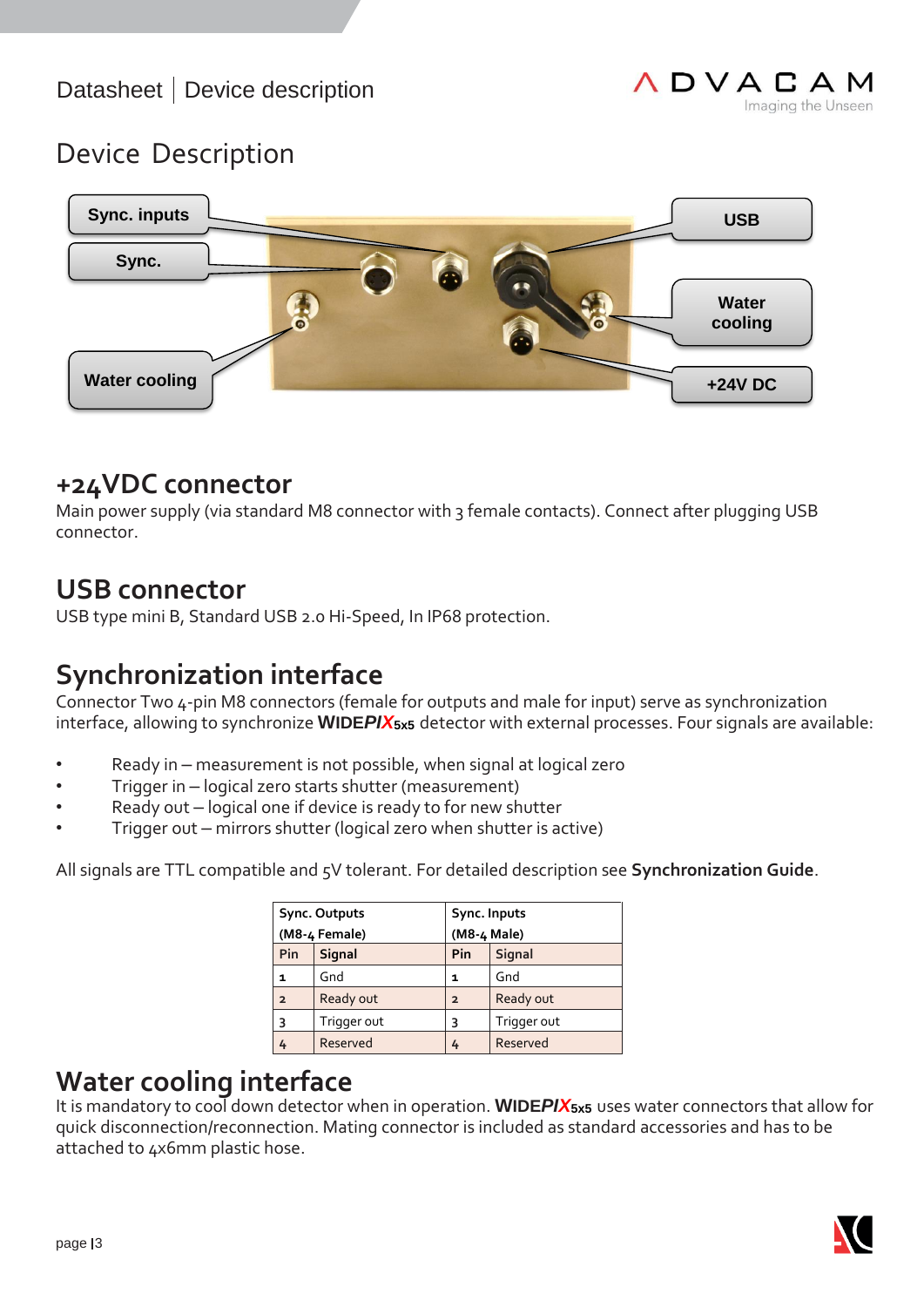# Datasheet | Device description Mechanical Dimensions





All dimensions are in mm.